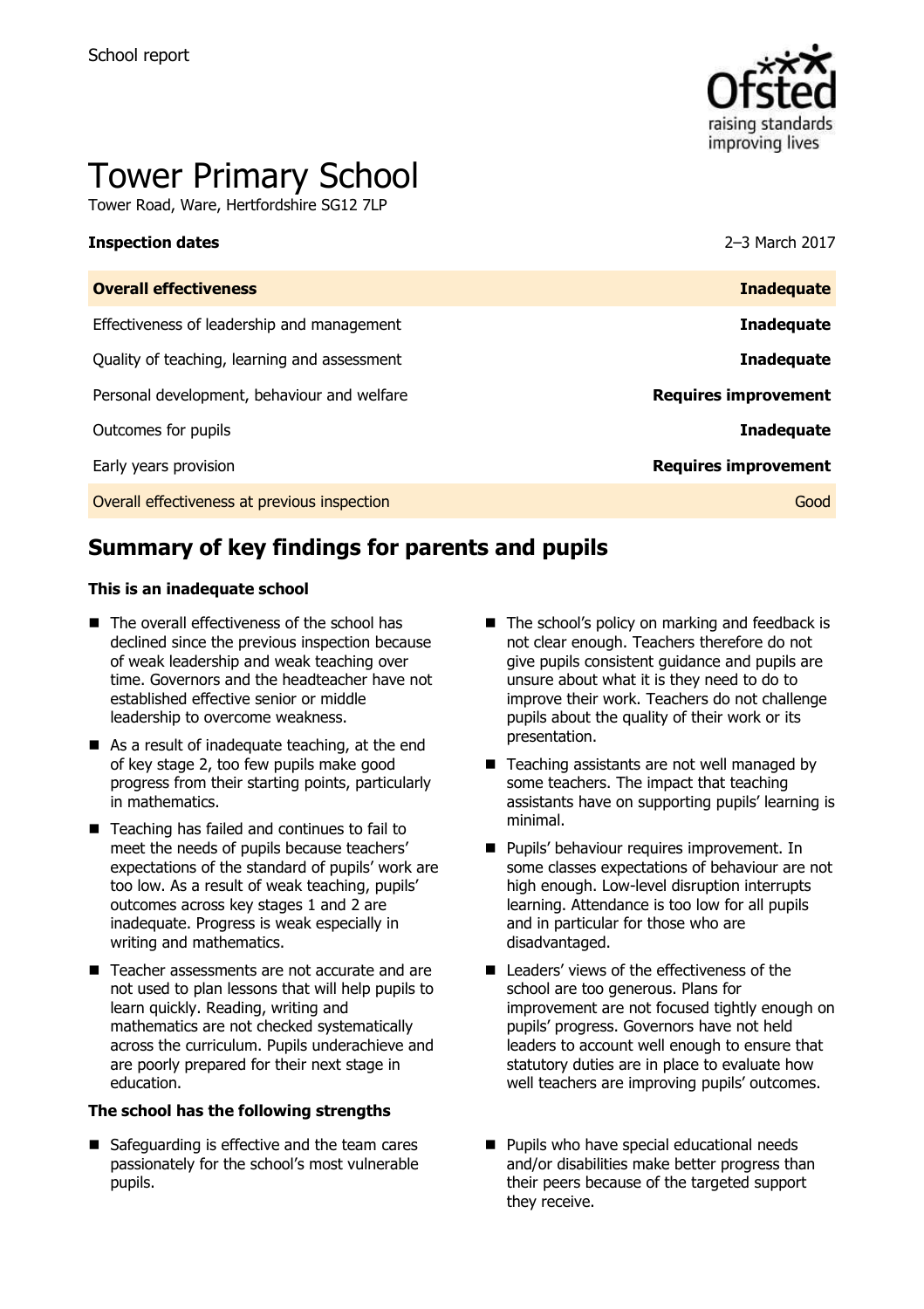

# **Full report**

In accordance with section 44(1) of the Education Act 2005, Her Majesty's Chief Inspector is of the opinion that this school requires special measures because it is failing to give its pupils an acceptable standard of education and the persons responsible for leading, managing or governing the school are not demonstrating the capacity to secure the necessary improvement in the school.

### **What does the school need to do to improve further?**

- Rapidly improve the quality of teaching so it is consistently good and all groups of pupils make good progress especially in reading, writing and mathematics, by ensuring that teachers:
	- have good subject knowledge so that the basic skills of reading, writing and mathematics are taught well
	- assess pupils' learning accurately so that it informs future learning
	- have high expectations of what all pupils can achieve to accelerate pupils' progress
	- set work that challenges pupils to make good progress and matches their needs and abilities, including the most able
	- have consistently high expectations of pupils' presentation of their work
	- consistently and effectively plan for and direct the work of teaching assistants
	- have consistently high expectations of pupils' behaviour so that low-level disruption does not interrupt learning.
- Urgently improve the impact of leaders at all levels by:
	- clarifying expectations of the school's policies on feedback, presentation and pupils' behaviour
	- having high expectations of what is required to ensure good teaching and good pupils' outcomes
	- making sure that the curriculum is well taught across a wide range of subjects so that pupils are well prepared for their next stage of education
	- leadership of mathematics ensuring accurate monitoring and evaluation of the quality of teaching across the school
	- using information from monitoring and evaluation to ensure good subject knowledge and effective professional development.
- Urgently improve the impact of governors, by ensuring that:
	- leaders and governors have an accurate view of the school's overall effectiveness
	- leaders' plans for improvement sharply focus actions on improving pupils' progress with precise measures for success linked to the quality of teaching
	- the headteacher is held to account for effective leadership structures, including teachers' performance management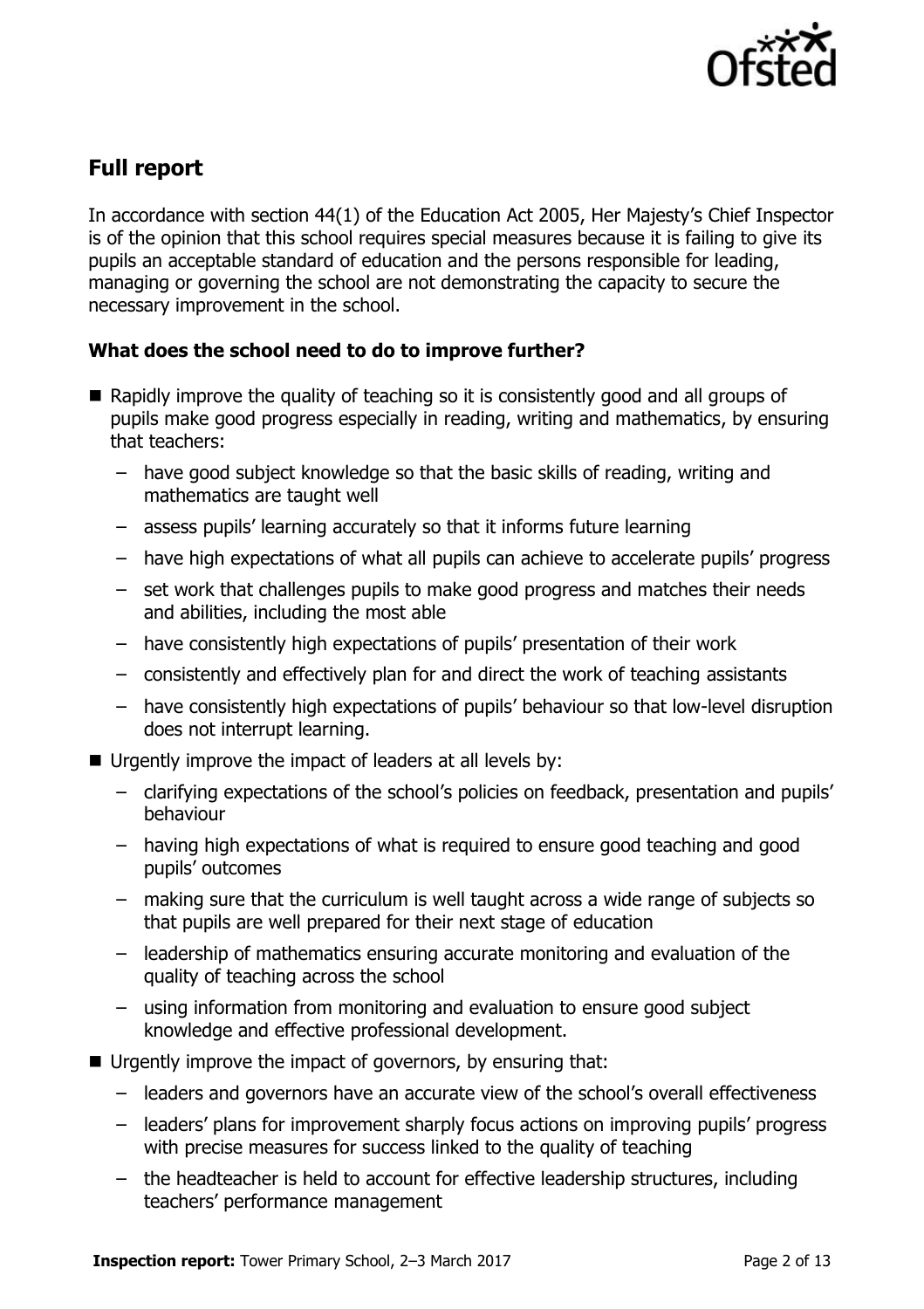

- leaders are held to account for the quality of teaching and pupils' outcomes.
- Ensure that pupils attend regularly and on time in order to provide consistency and continuity in their learning.
- Improve the early years by ensuring that:
	- teaching in the Reception Year is consistently good and adults have high expectations of what all children can achieve regardless of their varying starting points
	- children's progress is good so that the proportion of children who achieve a good level of development at the end of the Reception Year increases
	- leaders implement focused plans for improvement of children's outcomes for which all staff are held to account.

An external review of governance should be undertaken in order to assess how this aspect of leadership and management may be improved.

An external review of the school's use of the pupil premium should be undertaken in order to assess how this aspect of leadership and management may be improved.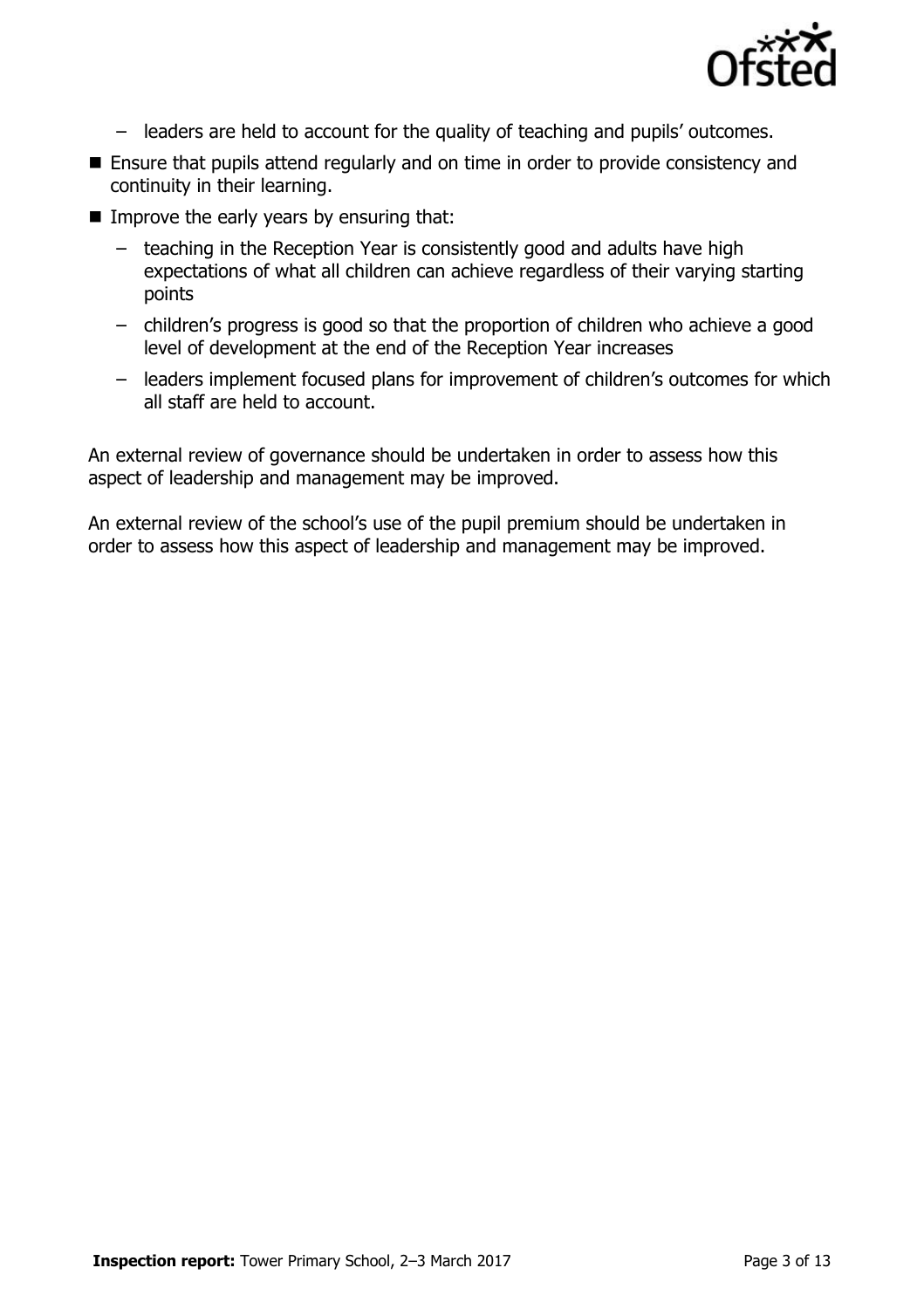

# **Inspection judgements**

### **Effectiveness of leadership and management Inadequate**

- Leaders and governors have not established effective leadership across the school and particularly in key stages 1 and 2. This has resulted in weak teaching and pupils underachieving. This limits the capacity for the school to improve. Considerable staff turnover since the previous inspection has also undoubtedly slowed plans for improvement.
- Plans for improvement do not focus sharply on the key priorities to improve pupils' outcomes. Measures to judge the success of actions are vague and lack precision. Despite the low outcomes at the end of the Reception Year, there is nothing to target this area in the school's plans for improvement.
- Leaders' self-evaluation is not accurate. Senior and middle leaders' expectations are not high enough. They are too generous when checking the work of the school. Pupils' work has not been checked thoroughly enough to gain an accurate view of pupils' outcomes and the quality of teaching across the school. Senior leaders have not checked that teachers are applying school policies consistently well or that leaders' expectations are sufficiently clear.
- The curriculum is poorly taught. Although the range of subjects is sufficient, weak teaching has resulted in pupils having poor knowledge, skills and understanding. The curriculum, therefore, does not prepare pupils well for the next stage in their education as their reading, writing and mathematical skills are not good enough. Pupils spoken to during the inspection were eloquent and many are capable of much more than they are currently achieving. Pupils said that they would welcome more challenge, especially in mathematics.
- $\blacksquare$  The performance management system for teachers is not fit for purpose and has not, therefore, provided the challenge of underperformance and identification of professional development. Some teachers have not had targets set for them that should have been in place by October 2016.
- The use of the pupil premium to support the most vulnerable pupils has been largely ineffective. Disadvantaged pupils currently in the school are not making sufficient progress. Over time, disadvantaged pupils' attendance has been in the lowest 10% of schools nationally and shows few signs of improving.
- **Pupils who have special educational needs and/or disabilities fare better than others in** the school. Additional funding to support the pupils is used effectively. This is because the recently appointed leader has rapidly and rigorously checked and supported the quality of provision, including the support from learning support assistants. Pupils are making good progress in reading and mathematics, although writing lags behind.
- There is still much to be done to ensure that all teachers have high expectations of what pupils can achieve and direct the teaching assistants more effectively.
- Leaders of English and mathematics have only been in place since September 2016. Although some actions have been taken in English, there is little yet to show impact. Development plans for both English and mathematics mirror those of the school's overall plan for improvement and therefore are not focused sharply on pupils'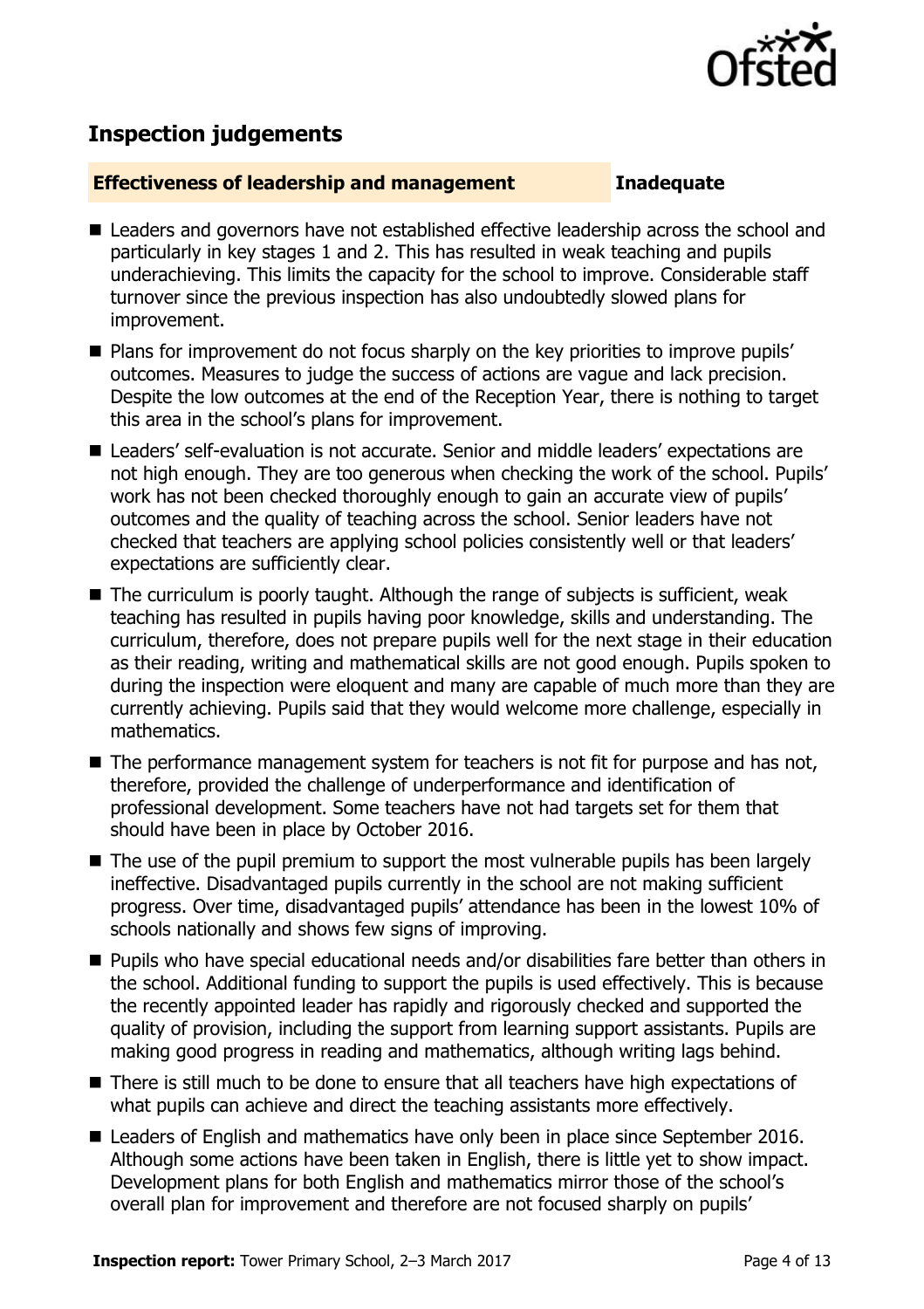

outcomes.

- $\blacksquare$  Mathematics continues to be a key priority for the school and leaders have not responded quickly enough to what urgently needs to be done to improve pupils' progress. Capacity for effective leadership of mathematics across the school is not secure.
- The physical education and sports funding is used effectively to provide specialist teaching and to increase teachers' skills and knowledge. Pupils enjoy the opportunities that this gives them.
- Leaders and governors have accepted extensive support from Herts for Learning. However, this has had little impact on improving the outcomes of pupils or the quality of either leadership and management or teaching. Challenge to leaders by the local authority has been too slow and has failed to hold leaders and governors to account for the decline in the standard of education since the previous inspection.
- **Parents are largely positive about the school and the way their children are cared for** and supported by leaders and teachers.
- Newly qualified teachers may not be appointed.

### **Governance of the school**

- The work of governors has been inadequate as it has failed to prevent a steady decline in standards since the previous inspection.
- Governors have paid little credence to the school's pay policy. Although governors have ensured that the performance of the headteacher is regularly checked, they have not made sure that the rest of the staff have had a similar experience and opportunity. Governors have not requested information from the headteacher about teachers' performance.
- Although governors have offered some challenge to the headteacher, the information they have received has not been sufficiently well checked to ensure effective leadership, outcomes or teaching.
- Governors monitor the finances of the school robustly. However, they do not always receive sufficient information to evaluate the effectiveness of additional government funding for all disadvantaged pupils in the school.

### **Safeguarding**

- The arrangements for safeguarding are effective.
- Leaders have made sure that all staff follow policies and procedures to ensure that safeguarding is effective. The vast majority of pupils say they feel safe, know who to go to if they are worried about anything, and have confidence that adults will help them.
- Appropriate checks are made to ensure that staff are suitable to work with children.
- Leaders work effectively with other agencies and parents to ensure that children and families receive the support they need. The headteacher works closely with social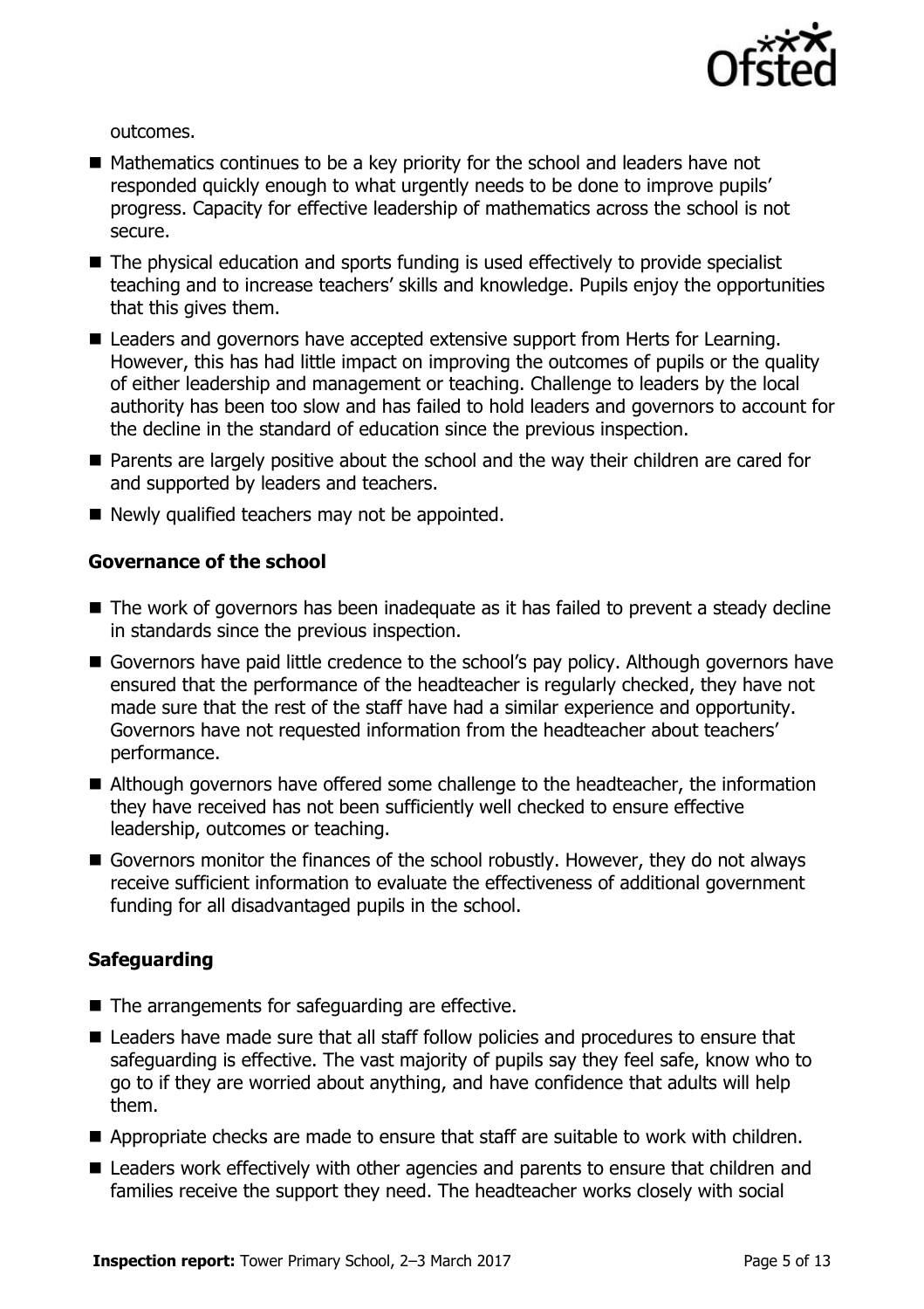

services and other providers who give advice to parents and families alike.

Governors check the quality of the school's work in safeguarding pupils and know that it is effective. They regularly check the school's records and ensure that up-to-date training is provided to all governors and staff.

### **Quality of teaching, learning and assessment Inadequate**

- Weak teaching over time has led to pupils underachieving and often making inadequate progress, especially in mathematics. Disadvantaged pupils sometimes make more progress than the inadequate progress of their peers. However, when compared with all pupils nationally, this group of pupils do not fare well.
- Since the previous inspection, there have been numerous and significant changes in staffing, and many short-term teachers. This has left pupils with a lack of continuity in teaching and has undoubtedly inhibited their progress.
- Inspectors undertook an analysis of pupils' work, which showed that writing skills are weak and mathematics skills poor. The lack of a consistent handwriting policy hinders pupils in the presentation of their written work, which is exceptionally poor. Very little attention is given to ensuring that pupils use English grammar, punctuation and spelling accurately or apply their basic skills in writing in other subjects.
- Some teachers do not have the relevant subject knowledge to teach mathematics with confidence. As a result, achievement in this area of the curriculum is not good enough. There is very little evidence of pupils having opportunities to develop and apply mathematical skills across other subjects.
- Teachers do not have high enough expectations of what pupils can achieve and some do not insist on good behaviour in lessons. Consequently, some pupils' learning is interrupted and many do not achieve what they are capable of.
- Weak assessment leads to work that is not effectively planned. Activities are often not well matched to the needs of individuals and do not move pupils on in their learning. Pupils say they often repeat work that they already know. As one pupil said, 'We did this last year.' Poor behaviour is sometimes evident as pupils lose interest in what is being taught. This leads to time being lost as teachers concentrate on the behaviour of some pupils while the learning of others slows.
- The majority of teaching necessarily focuses on ensuring that pupils master basic skills. However, this often means that teachers do not routinely provide opportunities to challenge the most able pupils, who typically say that 'This is easy peasy. I find it so easy!'
- Teachers do not consistently direct the work of teaching assistants effectively, and do not routinely check to ensure that the pupils being supported are making the best progress they can. There are, however, small pockets of good practice, such as seen where pupils were playing 'time bingo'. The teaching assistant brought the game to life by saying, 'That's right, your card says one o'clock. What do we normally do at that time of the day?'
- The work of learning support assistants with some pupils who have significant needs is generally more effective in supporting pupils to make good progress.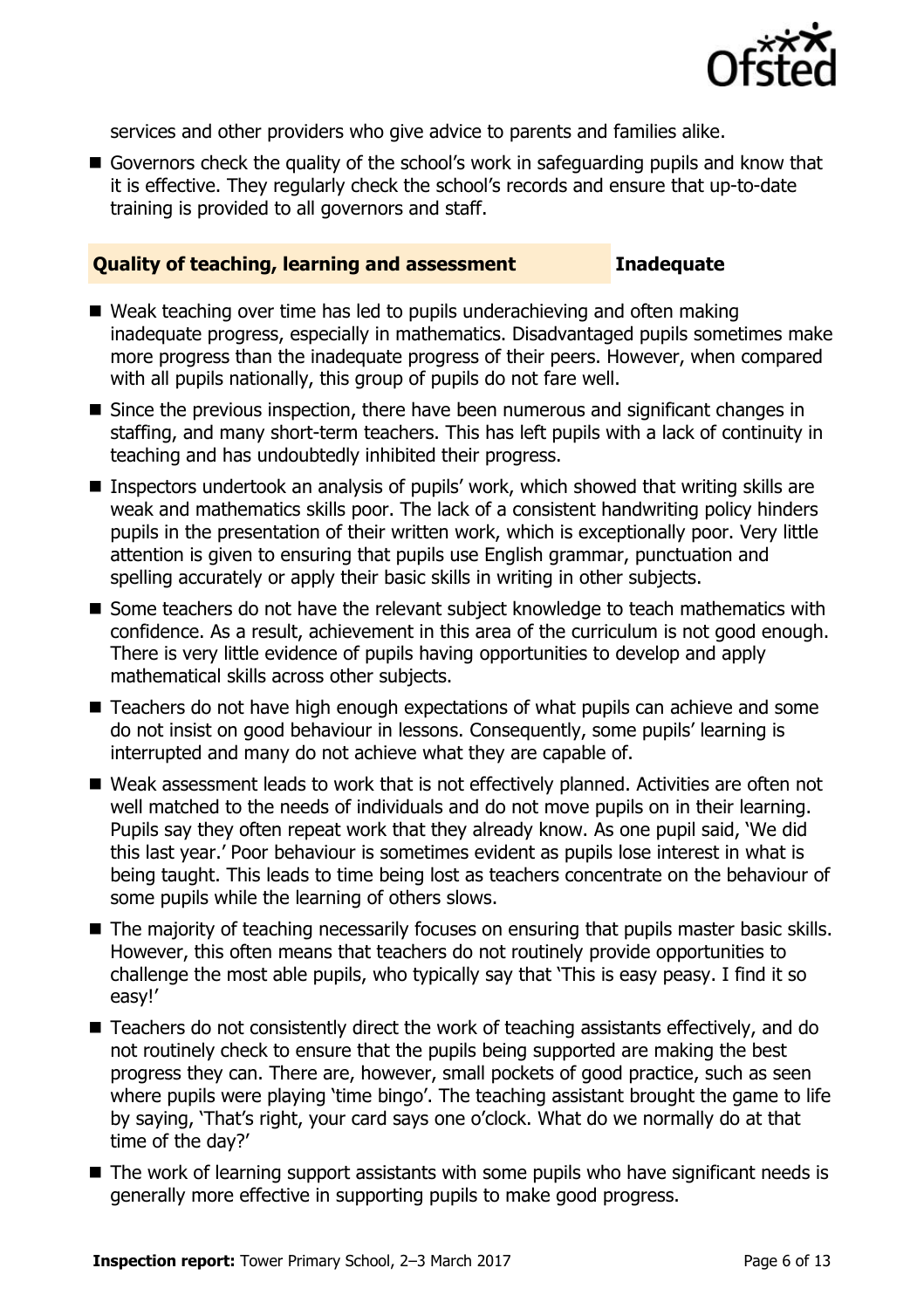

- $\blacksquare$  Few teachers are confident in using creative and imaginative approaches to inspire and motivate pupils. As a result, pupils are lethargic in lessons and lose interest in the sometimes mundane activities they are given to complete. In a minority of classes, pupils yawned and slouched, putting their heads on their desks.
- Where teaching is most effective, it is because it is very carefully targeted to pupils' needs and enables them to move on in their learning. This is most evident in the early years, but also in small pockets of teaching in other classes. In one class, pupils were debating the meanings of different words and whether they could find an antonym. Pupils eagerly used thesauruses to find, for example, the antonym of 'energetic'. Many pupils offered suggestions and the one that was finally decided upon was 'lethargic'.
- **Despite there being expectations about what teachers should comment upon, there is** no consistent approach to giving pupils feedback on how to improve their work. As a result, pupils are unsure as to what they need to get better at. In the most instances when teachers give any feedback, pupils take little heed of it.
- Teachers in key stage 1 have improved the teaching of phonics, which is leading to better reading skills. The phonics session seen during the inspection captivated the pupils. It was lively and well matched to pupils' abilities while challenging the most able.
- **Pupils do not have a thirst for reading. Inspectors, who spoke to a group of six pupils,** found that only two of them enjoyed reading. Some of the books pupils choose as 'free readers' are not as appropriate as they should be for either the age or ability.

### **Personal development, behaviour and welfare Fig. 2.1 Requires improvement**

### **Personal development and welfare**

- The school's work to promote pupils' personal development and welfare requires improvement.
- **Pupils say they feel safe, enjoy coming to their 'friendly and kind' school and do not** experience bullying. They know that bullying is when someone 'is being unkind on a daily basis**'**. They say that teachers deal quickly with any unkindness.
- $\blacksquare$  Pupils know how to keep themselves safe on the internet because this is taught well. There are numerous references to how pupils should ensure their safety. Pupils say they know, for example, that they should not share personal information with anyone else, or tell anyone their password.
- The school cares for vulnerable pupils by ensuring that such provision as the 'rainbow room' or 'calm room' are available when needed. The lunchtime club also helps to ensure that some pupils remain well occupied at this time of the day.
- **Pupils'** pride in their work is variable with very few examples of well-presented work across the school. Attitudes to learning are not consistently positive and some pupils interrupt the learning of others and do not always persist with their own work.
- The vast majority of pupils are well-mannered and polite, saying 'you're welcome' when inspectors thanked them for showing them their work. They help each other and are proud of the work they do, for example, to raise money for the Addenbrooke's Charity.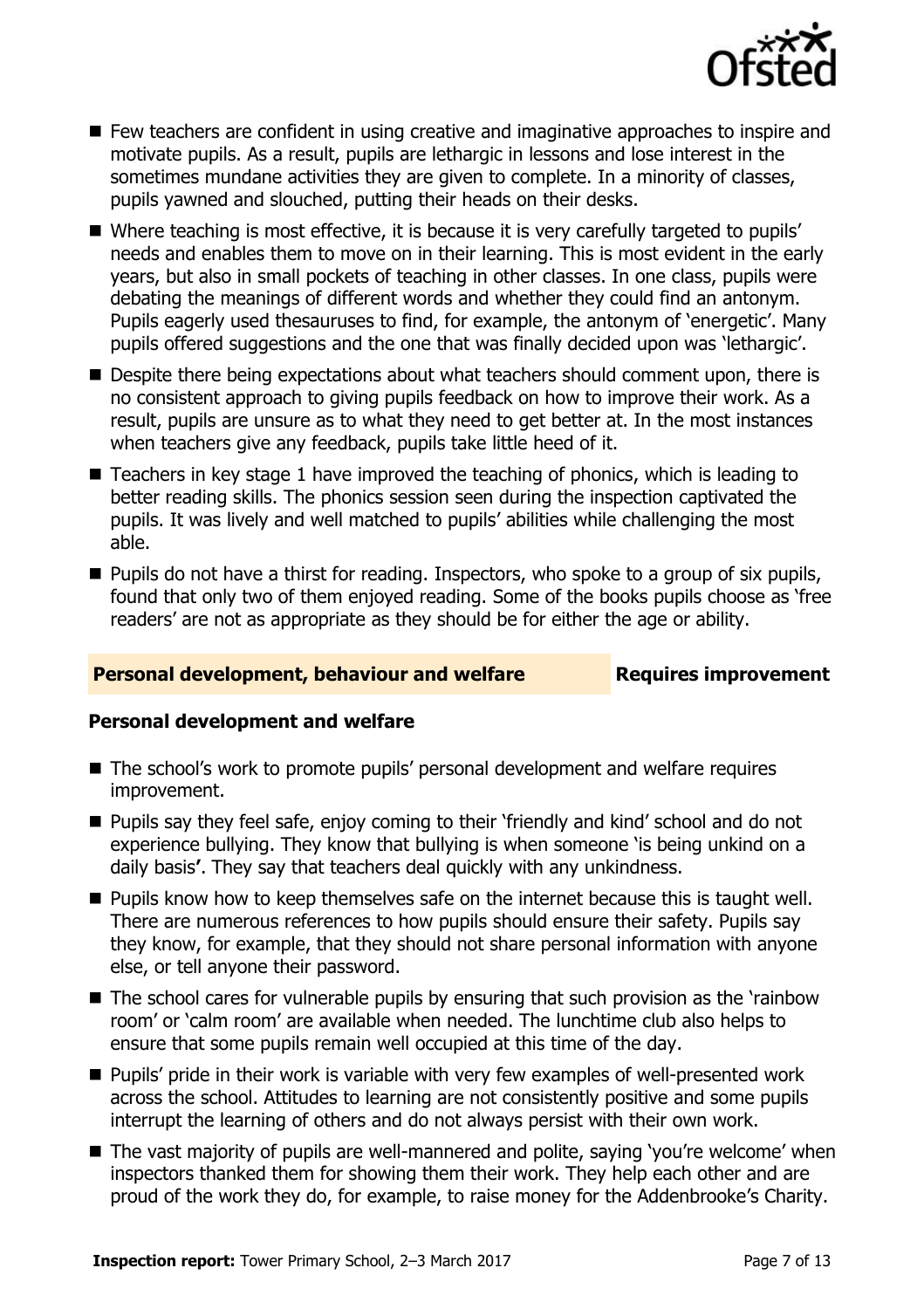

- The school is an inclusive community in which pupils of all abilities, cultures and backgrounds are welcomed and very well accepted. As one pupil eloquently explained, 'People can be different even though you can't always see it.'
- **Pupils understand how democracy works in their school when they vote for pupil** representatives on the school council. The school teaches about democracy in the wider community. Many displays allude to current news stories, for example, who the prime minister of England is and what she does, and how the government makes decisions.

### **Behaviour**

- The behaviour of pupils requires improvement.
- Some learning is affected by low-level disruption from some pupils. This is particularly the case where teachers do not set high enough expectations of pupils' behaviour.
- The majority of pupils' conduct around the school, in the dining hall and on the playground is improving. Since staffing has been more stable, the number of behaviour incidents in the spring term has fallen considerably from the autumn term.
- **Pupils say behaviour is largely good. If, on occasions, it is not so, they say that adults** deal with it quickly. However, some staff say, 'behaviour is not always dealt with consistently'. Inspectors noted that pupils understood what is expected of them in the majority of classes.
- Attendance has been below the national average for some groups of pupils since the previous inspection. The school has systems in place to raise the profile of good attendance and the negative impact poor attendance has on pupils' learning. However, the attendance of some pupils remains in the lowest 10% of the country.

### **Outcomes for pupils Inadequate**

- Weak teaching and leadership have not strengthened the progress that pupils are making, especially in writing and mathematics.
- The school did not meet the government's minimum expectations for pupils in Year 6 in 2015. There was some improvement in outcomes of the very small cohort of Year 6 pupils in 2016. However, pupils' progress in key stage 2 since the previous inspection has been poor, with many different groups of pupils not achieving as well as they could.
- Each year since the previous inspection, attainment at the end of Year 2 has been consistently below that expected in reading, writing and mathematics. In 2016, the progress from the end of the early years to Year 2 in 2016 was below the national average. Writing progress was especially poor.
- Teachers' assessments of pupils' progress and attainment do not accurately reflect the work in pupils' books. The assessments are over-generous and have not been rigorously checked by leaders. As a result, there are several groups of pupils who have not been given the additional support they need to catch up with their peers and they are underachieving. Pupils themselves say that they want to be challenged more.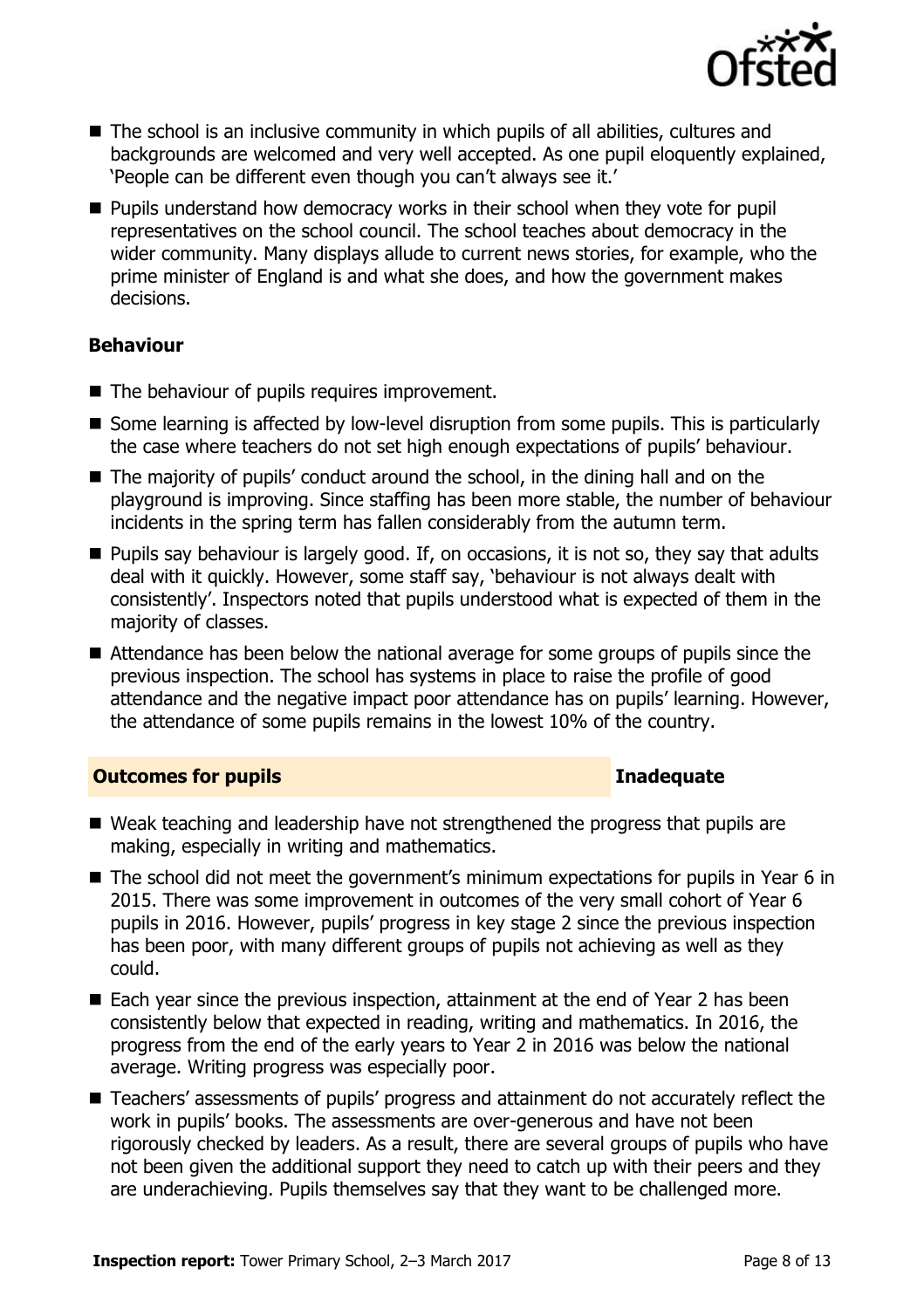

Inspectors found that pupils were certainly more able than either books or work in class showed. On the 'garden of goals' display, pupils' aspirations were evident. 'I'd like to be a ballerina,' said one, while another wanted 'to help animals like a vet'.

- Inspectors' analysis of pupils' writing skills showed that the majority of pupils make very slow progress across key stages 1 and 2. As a result, their attainment is often a year behind what it should be. The analysis of pupils' work in their books also showed weak mathematical skills and poor development of knowledge, skills and understanding.
- The progress that pupils make in reading, writing and mathematics is very weak and standards are generally low. Pupils are not, therefore, well prepared for their next stage of education; indeed they are poorly prepared.
- There are exceptionally few most-able pupils in the school according to the school's own assessment information and the view of teachers. However, inspectors noted that the most able pupils in school were not challenged enough by the work set for them. This has led to slow progress and some disengagement with their learning.
- Outcomes of disadvantaged pupils in key stages 1 and 2 have been variable over time and do not compare favourably with other pupils nationally in reading, writing and mathematics. Disadvantaged pupils currently in the school are not making as much progress as they should, particularly in writing and mathematics.
- Pupils currently in the school who have special educational needs and/or disabilities are making better progress than the poor progress of their peers. Many pupils who have significant needs have made good progress in reading and mathematics because the targeted support they receive from learning support assistants is paying dividends.
- Inspectors checked pupils' reading skills from across the school and found that they are not making the progress they should. Overall, teachers are not supporting pupils well in understanding what they are reading or encouraging them to enjoy reading. There is, however, some teaching that supports pupils' reading development well, for example in early years and Year 1.
- Effective teaching of phonics in Year 1 has resulted in a marked improvement in the proportion who achieved the required standard in the phonics check in 2016. Pupils in key stage 1 are using these skills better in their reading. Some are also beginning to use phonics with some accuracy in their writing, although this is not widespread.

### **Early years provision**

- $\blacksquare$  The early years leader has an accurate view of how to improve the pre-Nursery, Nursery and Reception provisions. However, these areas are not in the school's overall improvement plans and have therefore not been acted upon. The leader has had a positive impact on improving provision and progress for children but there have been too many staff changes, particularly in the Reception class, to greatly influence the outcomes of children at the end of their time in the early years.
- There are good links with parents and families. Parents contribute to children's learning and increasingly understand the importance they play in enhancing their children's learning. This is undoubtedly helping children to make better progress but has not been quick enough. The proportion of children reaching a good level of development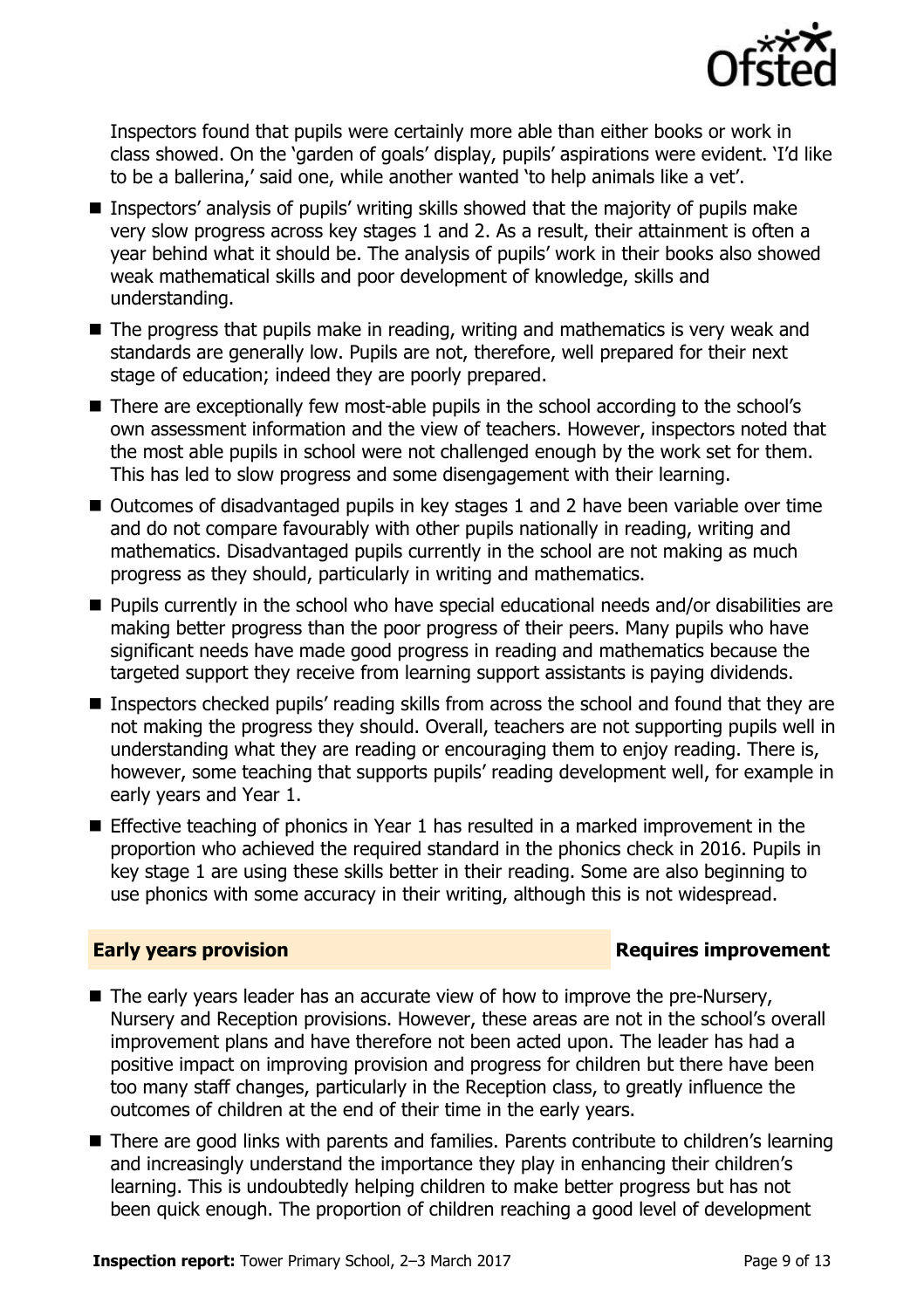

has been inconsistent over time and, since the previous inspection, has not been in line with the national average.

- A large majority of children enter the Nursery with skills that are significantly below those typically found. Speech and language skills are the weakest but many other areas are also weak on entry. Those children who have spent time in the Nursery are usually better prepared for learning than others entering in Reception.
- Children happily spoke to inspectors about what they were doing. One child, who was dressed as Alice in Wonderland for World Book Day, told inspectors confidently and with enthusiasm that her favourite part of that story was, 'That's the worst teapot ever!'
- Leaders are well aware that further work has to be done to improve the progress children make and diminish their difference in attainment with those of other children nationally. The language-rich environment in the early years ensures that children make progress and some, good progress. Interesting activities capture the children's imagination and they talk excitedly about them. The children have good attitudes to learning.
- Children who have special educational needs and/or disabilities and those that are disadvantaged, make good progress in the early years. This is because leaders have ensured that they accurately assess children's needs and swiftly put in place appropriate provision and support.
- Good use is made of the well-developed outdoor area throughout each day. Children happily play together helping each other, for example to balance on bricks or 'rescue this man who is trapped', as one child said who was playing with the toy fire station.
- Staff make sure that children are kept safe and know how to keep themselves safe. Safeguarding arrangements are effective and the provision meets the statutory welfare requirements for the early years.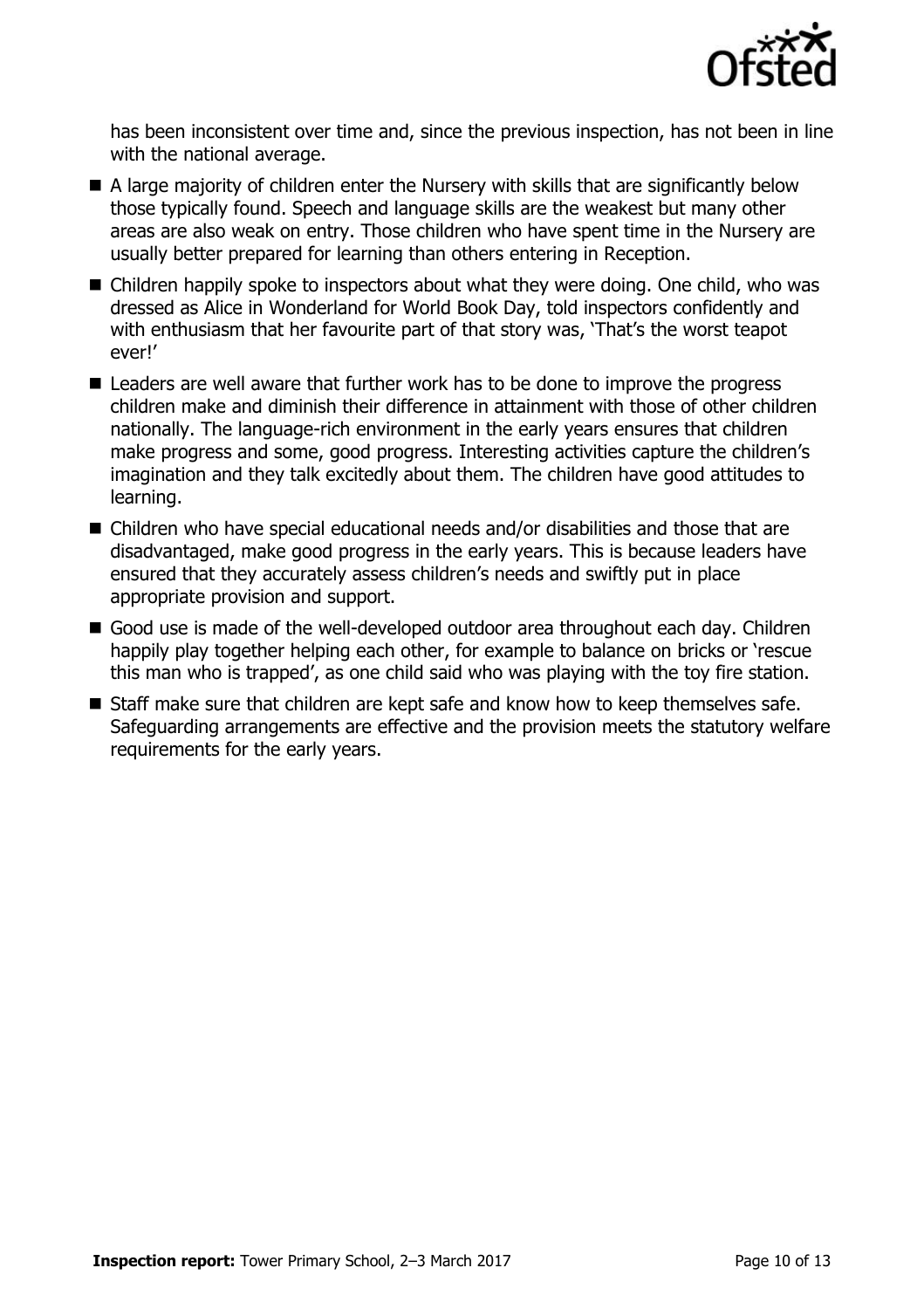

# **School details**

| Unique reference number | 117275               |
|-------------------------|----------------------|
| Local authority         | <b>Hertfordshire</b> |
| Inspection number       | 10023521             |

This inspection was carried out under section 8 of the Education Act 2005. The inspection was also deemed a section 5 inspection under the same Act.

| Type of school                      | Primary                 |
|-------------------------------------|-------------------------|
| School category                     | Maintained              |
| Age range of pupils                 | 2 to 11                 |
| Gender of pupils                    | Mixed                   |
| Number of pupils on the school roll | 188                     |
| Appropriate authority               | The governing body      |
| Chair                               | Gemma Bassett           |
| <b>Headteacher</b>                  | Joanne Lyness           |
| Telephone number                    | 01920 411000            |
| Website                             | www.tower.herts.sch.uk  |
| <b>Email address</b>                | head@tower.herts.sch.uk |
| Date of previous inspection         | 13 June 2013            |

### **Information about this school**

- The school meets requirements on the publication of specified information on its website.
- Tower Primary is smaller than the average-sized primary school.
- The majority of pupils are White British and those whose first language is not English is in line with the national average.
- $\blacksquare$  The proportion of disadvantaged pupils is above the national average, as is the proportion of pupils who have special educational needs and/or disabilities.
- The school meets the government's current floor standards, which set the minimum expectations for pupils' attainment and progress in reading, writing and mathematics.
- The school experiences a larger number of pupils who enter or leave the school during their primary career, and often at times other than the beginning of the academic year.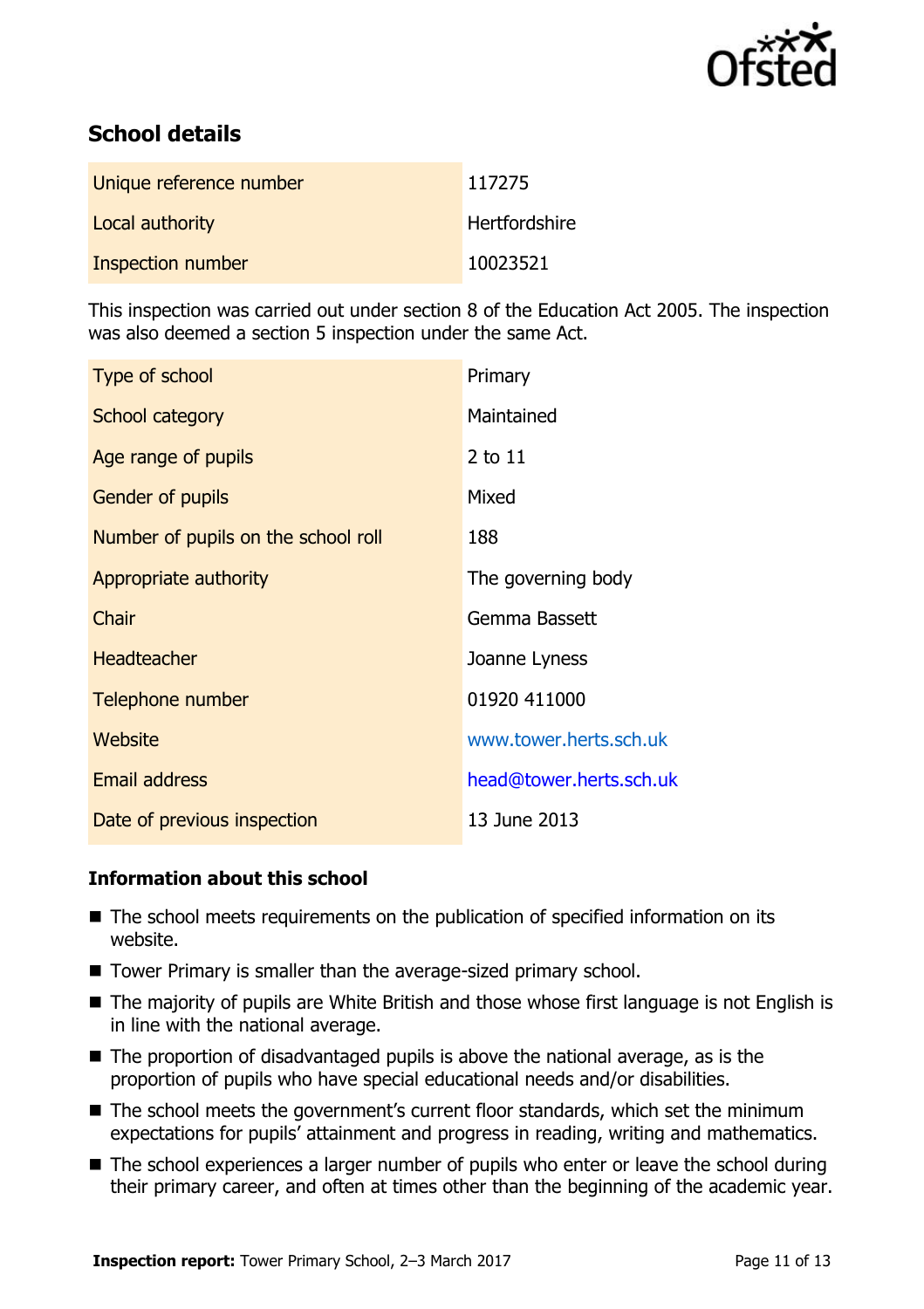

# **Information about this inspection**

- **Inspectors observed 13 lessons, some of which were jointly observed with the** headteacher. In addition, inspectors made a number of shorter visits to lessons.
- Inspectors heard some pupils read from across the school, including some most-able pupils.
- Meetings were held with the headteacher and senior leaders, the lead for early years, the special educational needs coordinator, a group of governors, including the chair and vice-chair, and a group of pupils from across the school. Two meetings were held with two representatives from Herts for Learning, who represented the local authority.
- Inspectors scrutinised a range of evidence, including the school's self-evaluation and improvement plans, the systems to track pupils' progress, policies, and records relating to behaviour and attendance. They also looked at records of the monitoring of teaching by the headteacher, performance management information, safeguarding documentation and samples of pupils' work in their books.
- The Parent View online survey responses of 29 parents were taken into account, together with the views of those who spoke to inspectors during the school day and those who responded by text.
- Fourteen responses from the staff survey were considered.
- **Inspectors spoke informally to pupils during lessons and looked at the work in their** books.

### **Inspection team**

| Ruth Brock, lead inspector | Her Majesty's Inspector |
|----------------------------|-------------------------|
| Mark Jones                 | Ofsted Inspector        |
| Jacqueline Bell-Cook       | Ofsted Inspector        |